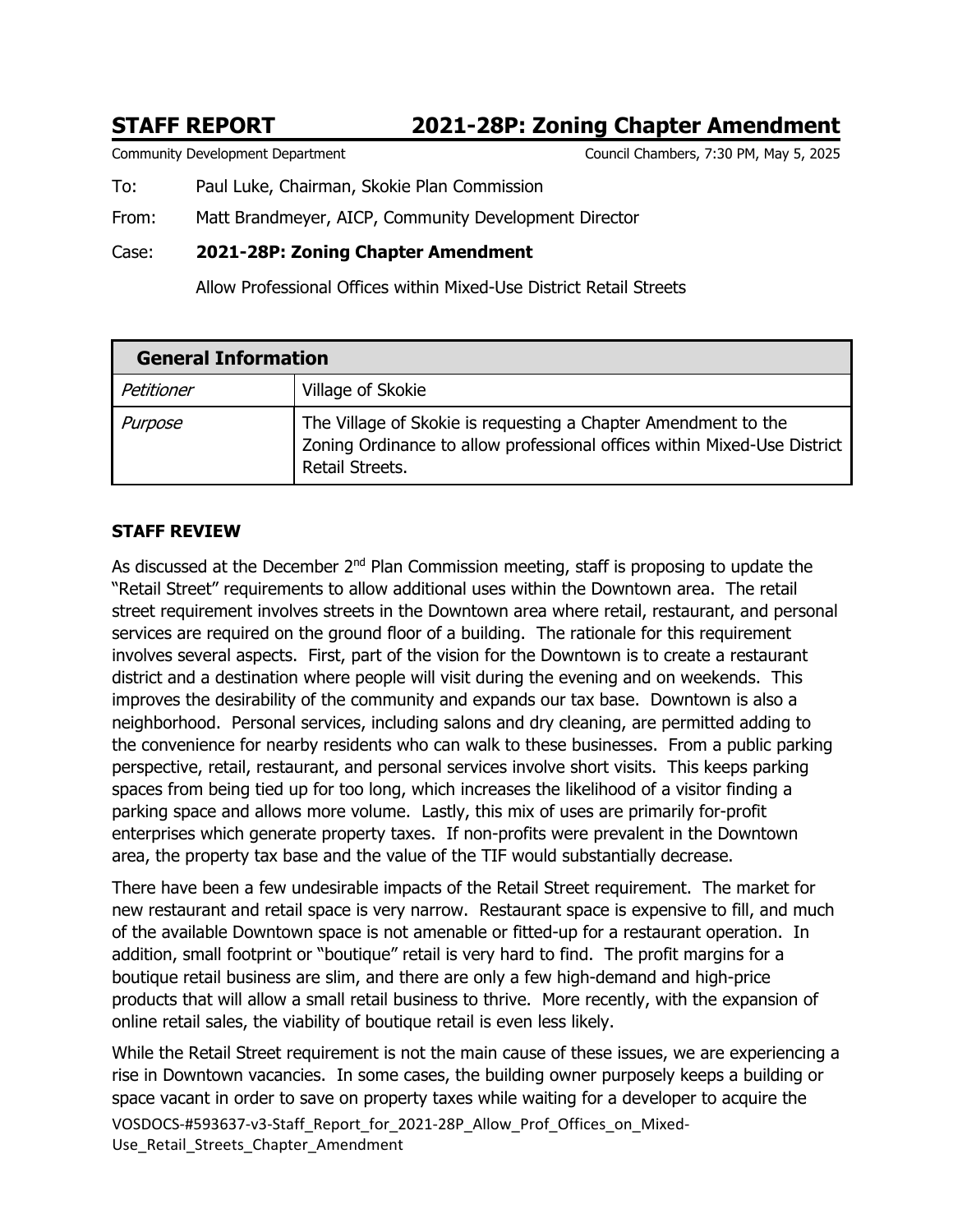property for redevelopment. This rise in vacancies can have a negative impact on the success of new development and deter the attraction of new businesses.

To address these issues, staff proposes adding professional offices as permitted uses within Downtown and along streets with the Retail Street designation. There would be several limitations to this change. Only professional offices would be permitted. This includes retail estate services, property management services, and the broad category of business, professional, scientific, and technical services including accounting, legal, design, and other professional services. By adding professional offices, we would encourage building owners to lease vacant space to a viable user.

Absent from the list are medical and dental offices. While most professional offices require minimal investment, the finish for medical and dental offices typically require major renovations and longer lease terms. Even though we would allow some office to occupy Downtown space, we still want to keep the window open for redevelopment. If a major investment is made to accommodate a medical or dental office, the building becomes a less attractive candidate for redevelopment.

We are also proposing to limit professional offices to interior tenant spaces and not be permitted at building corners where there are two street frontages. Corner units have greater visibility and more on-street parking options and are better utilized for restaurant or retail. Interior spaces are harder to lease and are more susceptible to vacancy. After reviewing the footprints of several tenant spaces, staff also recommends limiting the size of a single professional office space to 2,500 square feet. We generally waive parking requirements in the Downtown for commercial space less than 8,000 square feet since they can take advantage of on-street parking and public parking. Since parking for office users turn over less than restaurant or retail, a restriction on the size of the office will lessen the impact on public parking by adding the use.

Staff also proposes to allow amenities serving mixed-use development on the first floor where retail uses are currently required. The amenities include fitness rooms, management offices, coworking space, and game rooms. While building amenities are not open to the public, these uses will provide a level of activity viewable from the street frontage that could further energize the area. These areas would be restricted to 30% of street frontage.

Lastly, staff proposes to remove Main Street from the Retail Street designation. This is the area between Skokie & Main and CTA rail line. Retail, restaurant, and personal services are less viable in this area, and vacancies have been an issue. This does not include the properties at the intersection, which have Skokie Boulevard addresses.

The Northwest Municipal Conference recently conducted a survey of restrictions on offices uses within Downtowns in the northwest part of the region. 17 municipalities responded to the survey. Of the respondents, only Wilmette, Barrington, and Skokie restricted office uses. Wilmette and Barrington allow office uses with a special use permit. Until recently, Evanston required a special use permit for offices, but the restriction was removed, and offices are now permitted by-right.

VOSDOCS-#593637-v3-Staff\_Report\_for\_2021-28P\_Allow\_Prof\_Offices\_on\_Mixed-Use\_Retail\_Streets\_Chapter\_Amendment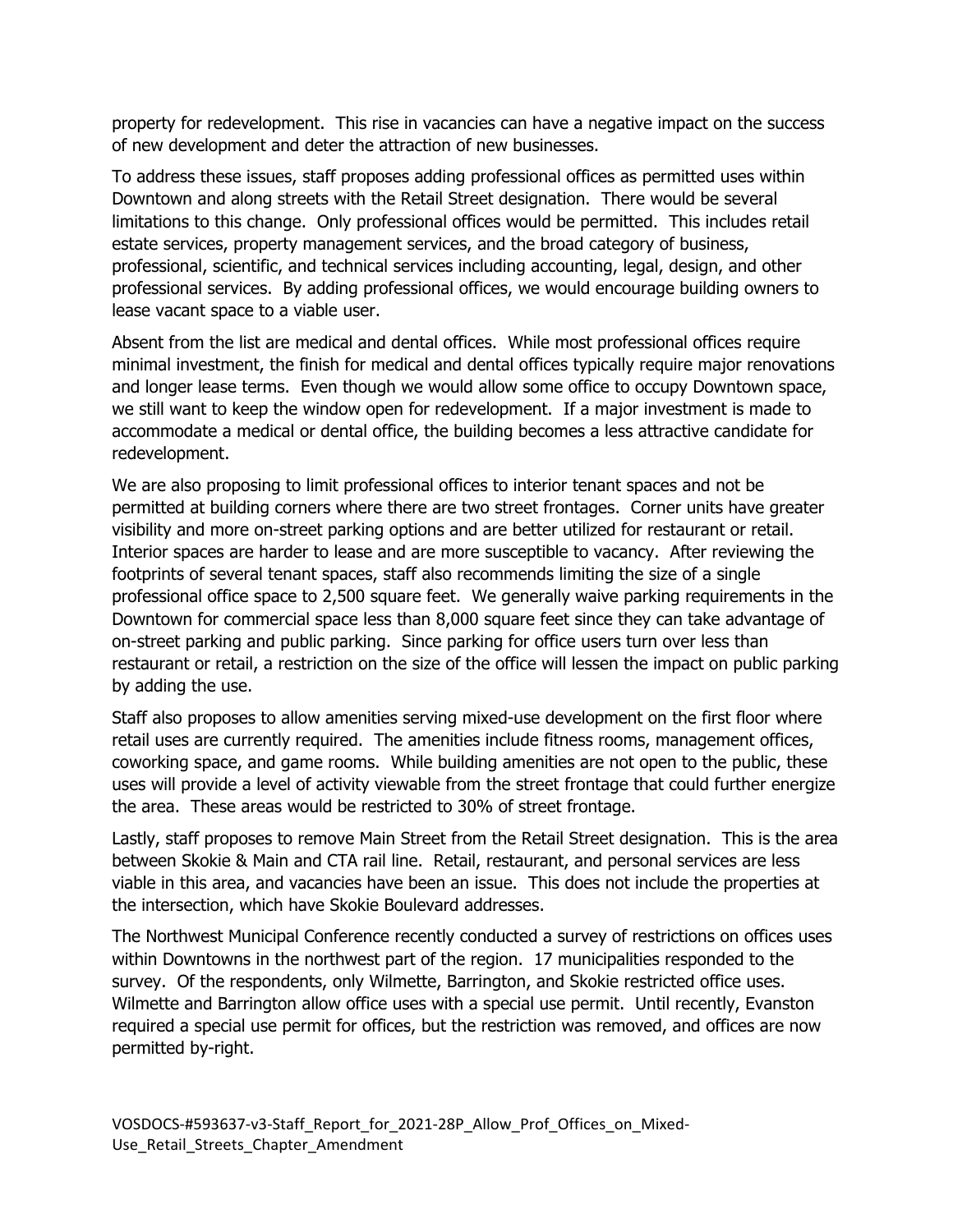# **STAFF RECOMMENDATION**

Staff recommends that Chapter 118 Zoning of the Skokie Village Code be amended with the text in **BOLD** as follows:

## **Appendix A. – Use Table**

### **Retail Street Column – Add the following as Restricted Uses (R)**

- **Retail Estate Services**
- **Property Management Services:** 
	- o **Commercial Property Management**
	- o **Rental Housing Management**
- **Business, Professional, Scientific, and Technical Services Professional Services:** 
	- o **Accounting, tax bookkeeping, and payroll services**
	- o **Advertising, media, and photography services**
	- o **Architectural, engineering, and related services**
	- o **Consulting services (management, environmental, etc.)**
	- o **Graphic, industrial, interior design services**
	- o **Legal Services**

### **Section 118-183. – Retail streets.**

(a) Retail street designations. The following street segments shall be classified as retail streets.

| Main Ctroot<br><del>riam succi</del> | .<br><u>JJ</u><br>'' | 1700<br><b>س س</b> | - |        |
|--------------------------------------|----------------------|--------------------|---|--------|
| Main Ctroot<br><del>riam succi</del> | חחΩ<br>rouu          | 1032<br>. JJJ      | - | $\sim$ |

(b) (3) Uses designated in Appendix A for retail shall be open to the public **(except mixeduse building amenities)** for a minimum of 40 hours per week.

### **Section 118-185. – Restricted Uses**

**(c) (1) i. Mixed-use building amenities including only fitness rooms, management offices, coworking spaces, and game rooms.** 

**(j) Real Estate Services, Property Management Services, and Professional Services (including coworking space) may not occupy a space larger than 2,500 square feet or occupy a building's corner unit with two street frontages.** 

### **Section 118-218. – Required number of off-street motor vehicle parking spaces**

(7)d. In CX districts, for the following use categories listed in Appendix A: consumer goods, food establishments, health and personal care, **professional offices,** and food services:

VOSDOCS-#593637-v3-Staff\_Report\_for\_2021-28P\_Allow\_Prof\_Offices\_on\_Mixed-Use\_Retail\_Streets\_Chapter\_Amendment